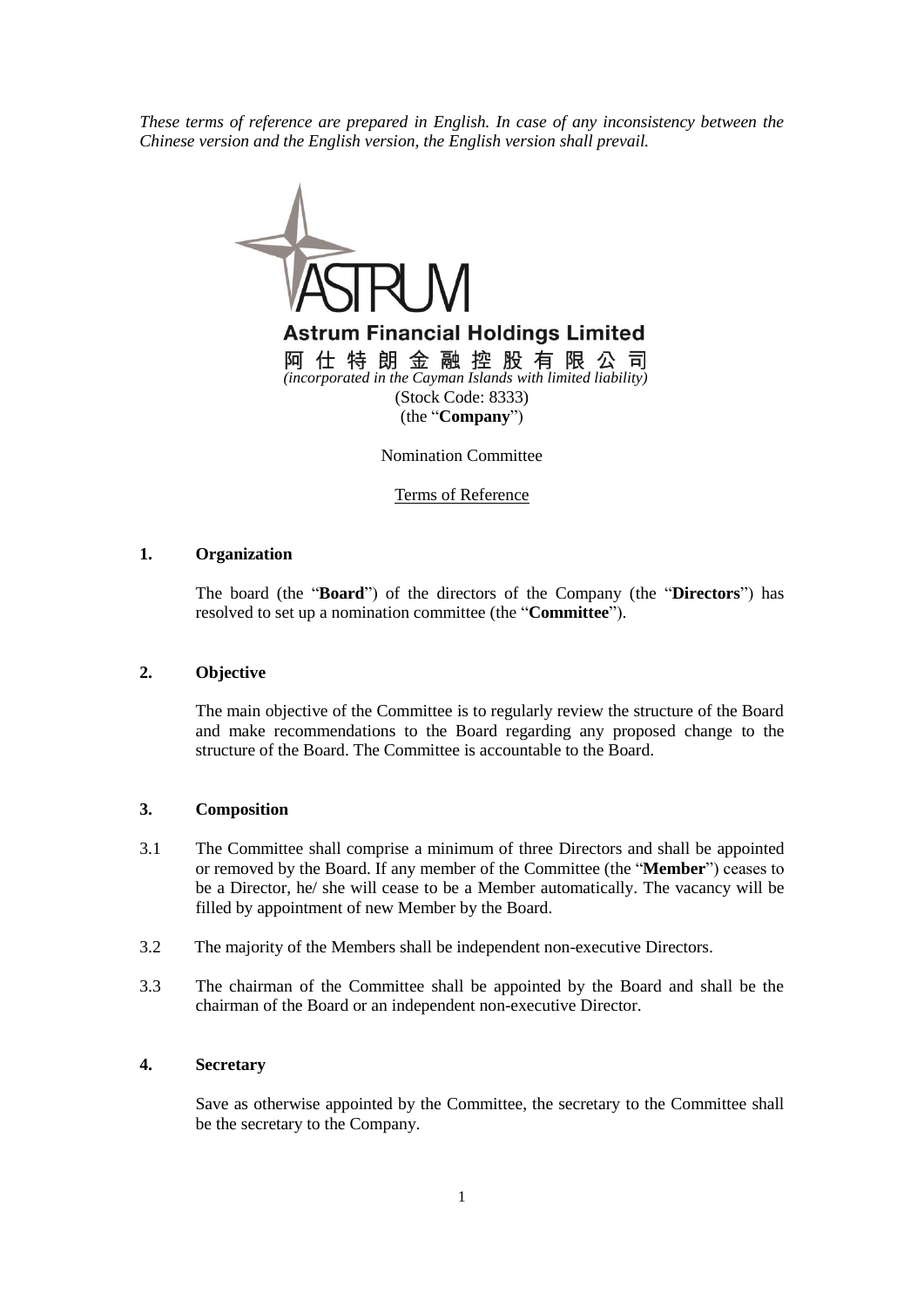# **5. Duties**

The duties of the Committee shall include:

- 5.1 to review the structure, size, composition and diversity (including the skills, knowledge and experience) of the Board at least annually and make recommendations on any proposed changes to the Board to complement the Company's corporate strategy;
- 5.2 to review the Company's board diversity policy and the progress on achieving the objectives set for implementing the said policy;
- 5.3 to identify individuals suitably qualified to become Board members and select or make recommendations to the Board on the selection of individuals nominated for directorships;
- 5.4 to assess the independence of independent non-executive Directors;
- 5.5 to make recommendations to the Board on the appointment or re-appointment of Directors and succession planning for Directors, in particular the chairman and the chief executive;
- 5.6 to do any such things to enable the Committee to discharge its powers and functions conferred on it by the Board; and
- 5.7 to conform any requirement, direction and regulation that may from time to time be prescribed by the Board, or contained in the article of association of the Company or imposed by applicable rules and regulations.

## **6. Meetings of the Committee**

6.1 Number of meeting

There shall be at least one meeting of the Committee annually to be convened and held by attending in person, by telephone or video conference. If required, extraordinary meeting could be convened.

6.2 Notice of meeting

Unless waived by all Members on notice, the secretary to the Committee shall give at least seven days prior notice to all Members for any meeting to be convened and circulate the meeting agenda to the Members.

6.3 Quorum

Meetings of the Committee shall be attended by more than one-half of the Members to be effective.